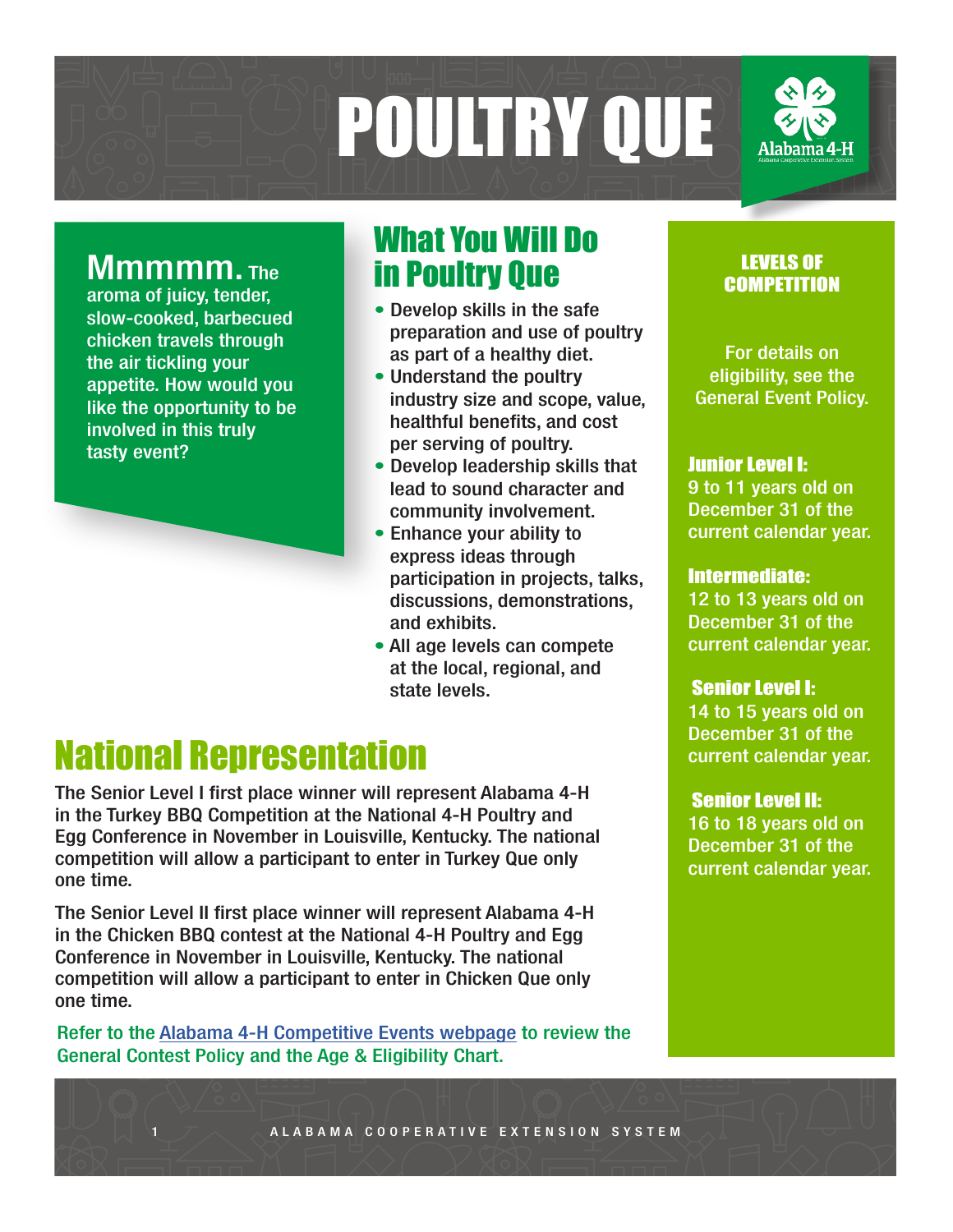

# Junior/Intermediate Rules

- 1 Individual entry only. Teams are not appropriate.
- $2$  The contestants will be scored for barbecue skills, sensory evaluation, and presentation by three sets of judges according to the barbecue score sheets.
- 3 Junior contestants will receive 2 pounds of ground turkey and will turn in 2 burger patties to the contest monitors. Intermediate contestants will receive 4 chicken thighs and will turn in 2 chicken thighs to the contest monitors. No garnishes or buns are to be turned in with finished products. Buns will be provided by contest monitors.
- 4 There will be a 2-hour time limit on the preparation of the poultry. Contestants are to turn in their product at the end of stated cooking time or be penalized.
- 5 Contestants will bring their own charcoal and lighter fuel. Self-starting charcoal or chimneys will be permitted for intermediates.
- 6 All other equipment and supplies, including sauce, must be furnished by the contestant. Sauce may be commercial or private recipe (recipe must be provided to judges). Contestants must use a meat thermometer. Grill lids or grill covers will be permitted. Commercial devices for covering of meat during cooking will not be permitted; only aluminum foil wrap may be used. Remember browning is a part of the sensory score sheet. This is also why it is recommended that the chicken be cooked without the skin removed.
- 7 Smokers may only be used as a grilling apparatus. This is a grilling contest, not a smoking contest. All meat must be turned by hand.
- 8 The poultry will not be available to the contestant before the contest starting time.
- 9 Poultry may not be marinated before the contest starting time.
- 10 A contestant may not inject any fluid or sauce into the chicken.
- 11 Poultry may not be placed in baskets to aid in turning.
- 12 Contestants will work alone, except for setting up for the demonstration or in case of an emergency, as determined by contest monitors.
- 13 A copy of the 4-H poultry barbecue practice report and recipes must be provided.
- 14 Participants will be allowed 30 minutes to set up equipment and prepare charcoal before the beginning of the timed event.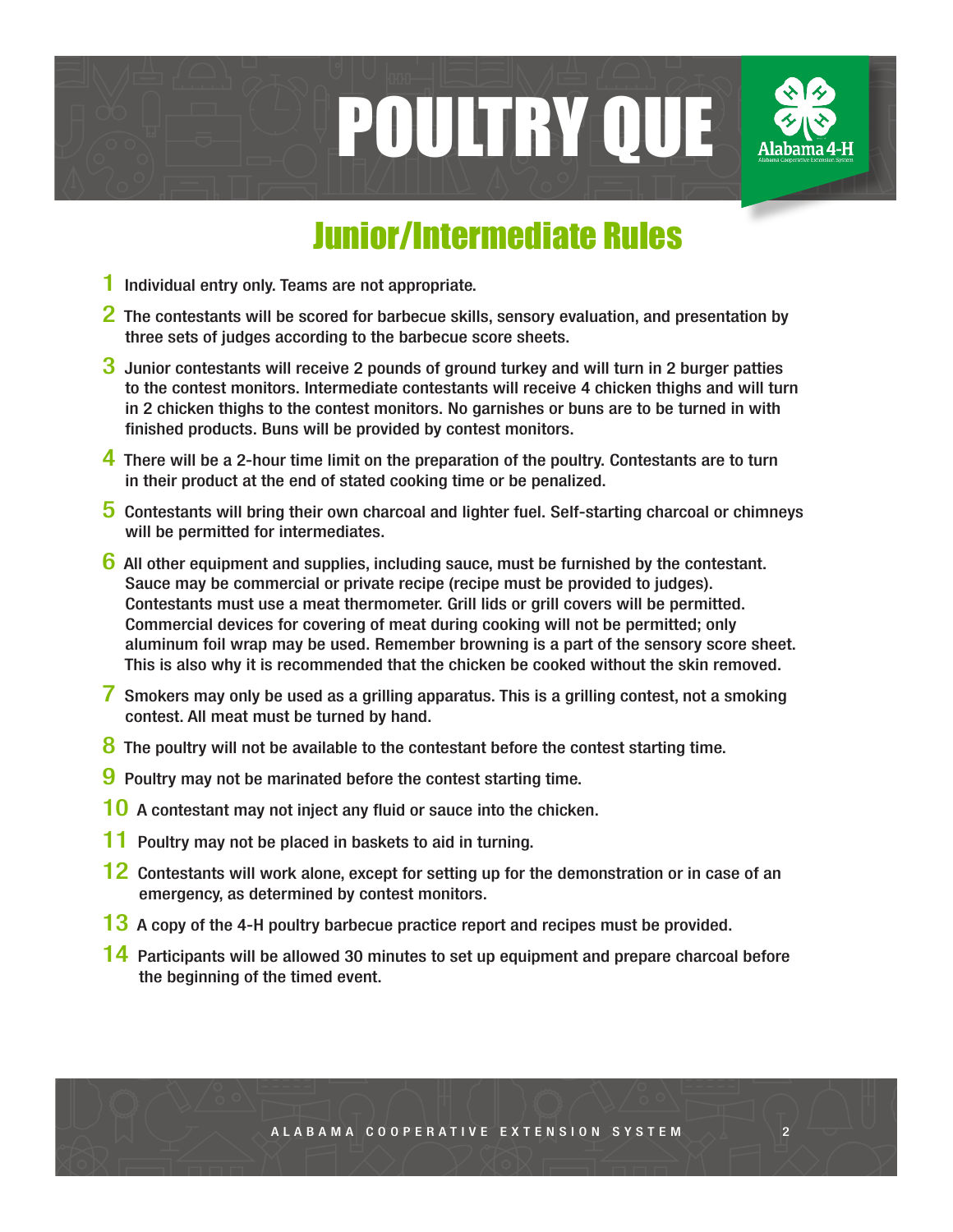

#### Senior Level I and II Rules

- 1 Individual entry only. Teams are not appropriate.
- 2 The contestants will be scored for barbecue skills, sensory evaluation, and presentation by three sets of judges according to the barbecue score sheets.
- 3 Senior Level I contestants will receive 2 pounds of ground turkey and will turn in 2 burger patties to the contest monitors. Senior Level II contestants will receive 4 thighs and will turn in 2 thighs to the contest monitors. No garnishes or buns are to be turned in with finished products. Buns will be provided by contest monitors.
- 4 There will be a 2-hour time limit on the preparation of the poultry. Contestants are to turn in their product at the end of stated cooking time or be penalized.
- 5 Contestants will bring their own charcoal and lighter fuel. Self-starting charcoal or chimneys are optional for seniors.
- $6$  All other equipment and supplies, including sauce, must be furnished by the contestant. Sauce may be commercial or private recipe (recipe must be provided to judges). Contestants must use a meat thermometer. Grill lids or grill covers will be permitted. Commercial devices for covering of meat during cooking will not be permitted; only aluminum foil wrap may be used. Remember browning is a part of the sensory score sheet.
- 7 Smokers may only be used as a grilling apparatus. This is a grilling contest, not a smoking contest. All meat must be turned by hand.
- 8 The poultry will not be available to the contestant before the contest starting time.
- 9 Poultry may not be marinated before the contest starting time.
- 10 A contestant may not inject any fluid or sauce into the poultry meat.
- 11 Poultry may not be placed in baskets to aid in turning.
- 12 Contestants will work alone, except for setting up for the demonstration or in case of an emergency, as determined by contest monitors.
- 13 A copy of the 4-H poultry barbecue practice report and recipes must be provided to the monitor before the start of the contest.
- 14 Participants will be allowed 30 minutes to set up equipment and prepare charcoal before the beginning of the timed event.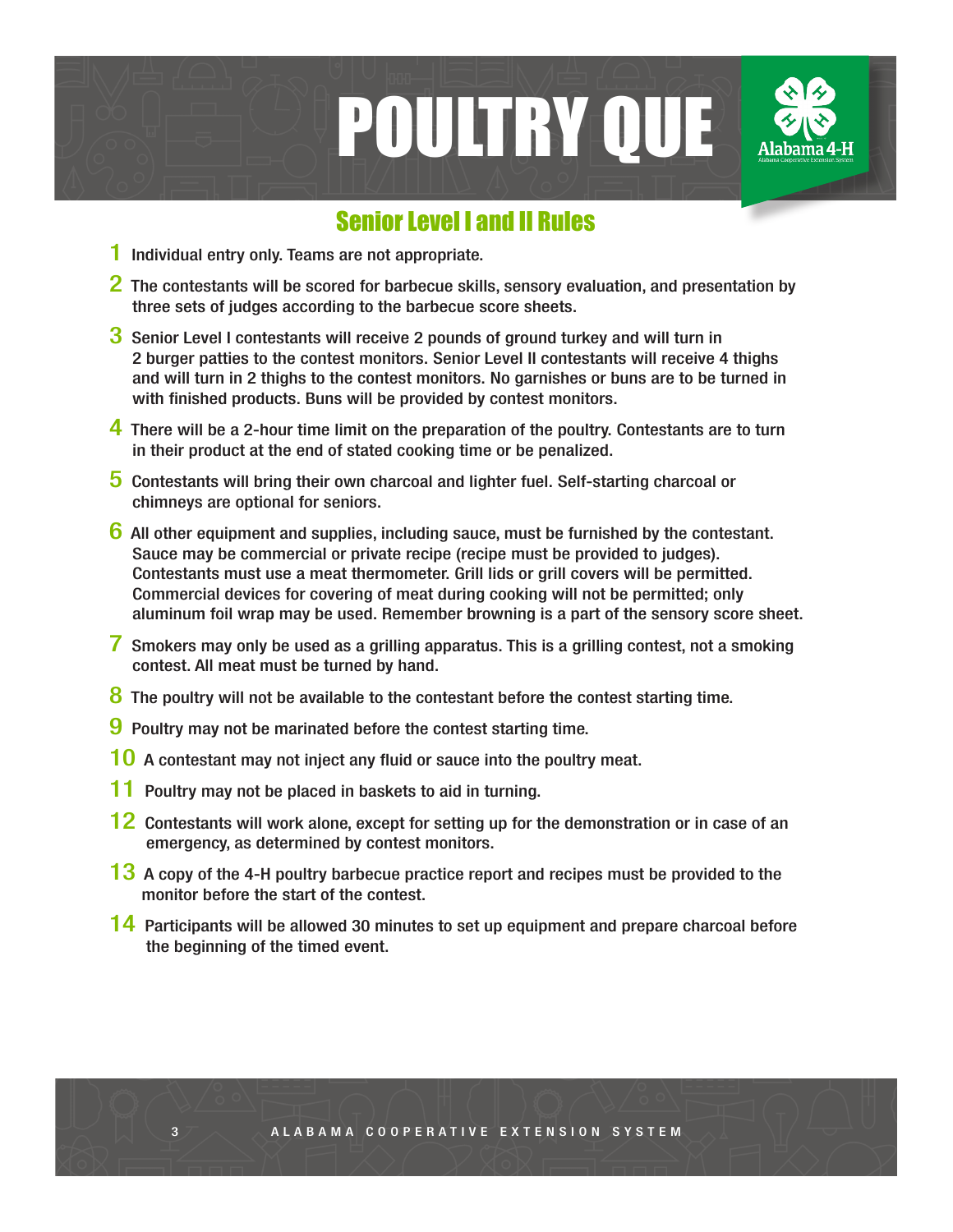

- **1. Clean the grill and fire box thoroughly to** avoid dust and stains.
- 2. Build a good fire. Heap the charcoal in a pile in the fire box and apply a generous amount of commercial charcoal lighter fluid. An easy fanning motion helps to ignite all briquettes evenly. Do not add lighter fluid once the charcoal is lighted. When the charcoal is practically covered with a white ash, spread briquettes evenly under the cooking area. Wait about 5 minutes or until dust and smoke have settled before placing the chicken skin side up on the grill.
- **3.** Using gloves or tongs, turn the chicken often (about every 5 minutes) to keep from burning. If the skin is broken by using a fork, natural juices will be lost and the chicken will dry out. For food safety purposes, gloves used with raw chicken should not be used with cooked chicken. After the chicken has been cooked once on each side, use a new pair of gloves to turn it.
- 4. Apply a clear or light color basting sauce as you turn the chicken until the chicken is almost done. Then apply the finishing (barbecue) sauce (optional).
- 5. Chicken must be well done. Use a meat thermometer and cook your poultry to 165°F.

# Tips Risk Management

In using open flames, chemicals, power tools, and sharp objects, you must complete a Risk Management Plan two weeks before the contest.

Your written Risk Management Plan should be provided to the following:

- County contest–County Extension Coordinator
- Regional contest–4-H Foundation Regional Extension Agent
- State contest–4-H Events Coordinator

The plan should include the following:

• How you are planning to transport and store the items before and after your demonstration

- How you will use the items in the demonstration;
- How you will ensure that the demonstration is safe for you and the audience

Include your name, age, county, email address, daytime phone number, and the Extension staff's name. If there are concerns about your plan, you will be notified before the contest. Bring a copy of your plan to the contest.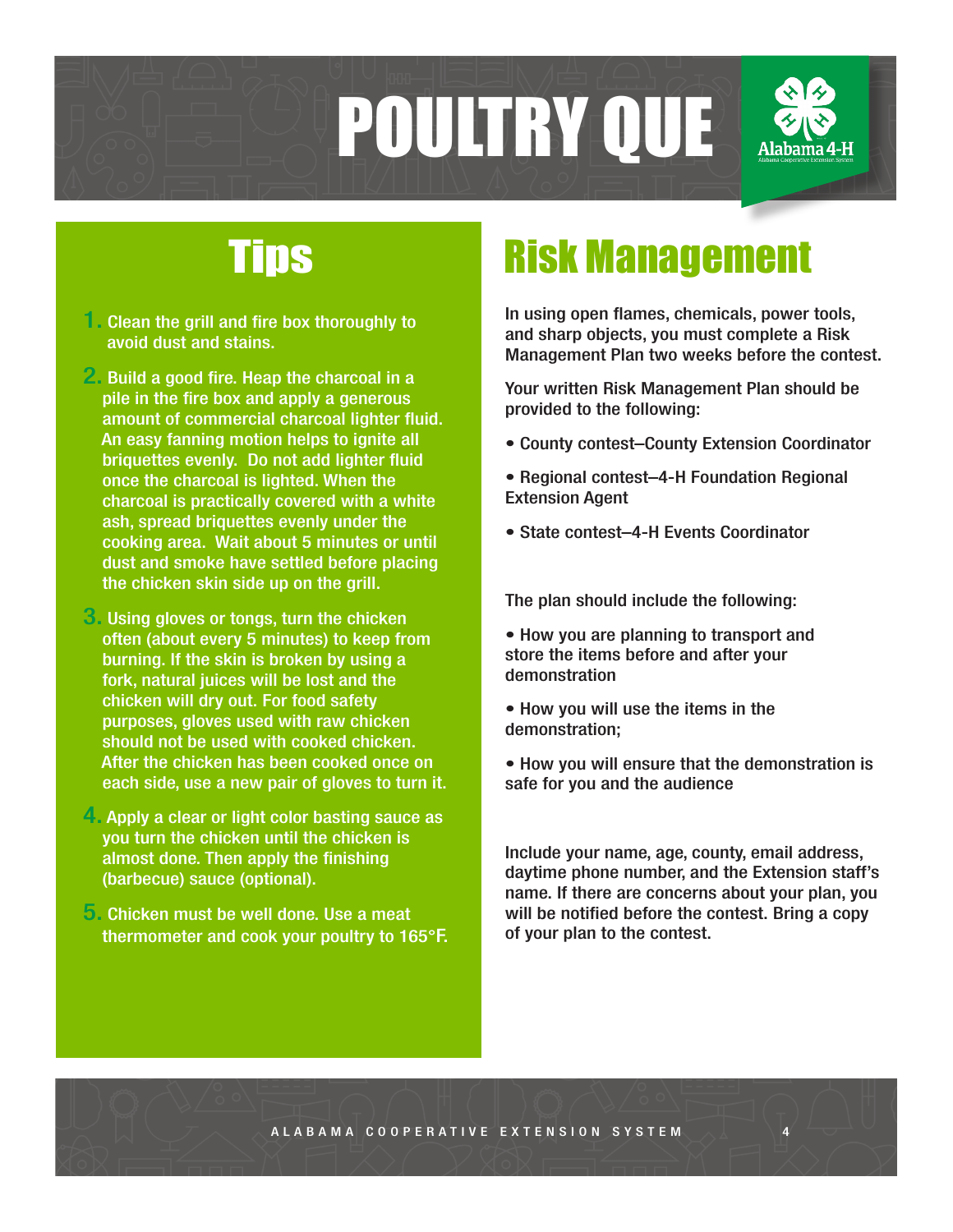

## Presentation Senior I and Senior II

An illustrated presentation, including information about broilers or turkeys, depending on if you are Senior Level I or II, will be made by each contestant (see score sheet). Contestants will be allotted a maximum of 8 minutes for presentations. Judges will have up to 3 minutes for questions. A laptop computer and computer projector will be available at the contest. Any contestant wishing to do a PowerPoint presentation should have the talk on a jump drive. The order of presentation will be determined at the contest.

#### How to Get Started With Your Senior Level PowerPoint Presentation.

- Decide on a title that will grab the audience's attention. It should be simple and tell what you will demonstrate.
- Determine the purpose of the demonstration. You know a lot of stuff, but you only have 5 to 8 minutes to teach it. Don't try to cover too much. Stay focused on a main idea.
- Develop an outline of the presentation.

#### A good presentation has four parts:

- **1. The introduction.** Tell what you are going to cover in the presentation. Make the introduction creative, interesting, and informative. You might ask a question, give a startling statistic, or involve the audience in a short activity. Include your purpose and a list of things you might need.
- 2. The body. See the next two pages for specific expected content.
- 3. The summary. Highlight the main points. Respond to questions by repeating the question to the audience so that everyone can hear. Then provide the answer. After answering all the questions, it is a good idea to end the presentation by saying, "This concludes my presentation," or simply, "Thank you," and smiling.

# Tips

- 1. Practice your presentation.
- 2. Say and do everything you plan to say and do in front of an audience. Time yourself as you practice. When you feel you are ready, ask family and friends to watch and give ideas on how to improve.
- 3. Use good posture with weight evenly on both feet. Wear clothes that fit properly, are neat and clean, and appropriate for the type of presentation you are giving. Wear jewelry that does not dangle or make noise.
- 4. Speak clearly and distinctly. Speak loudly enough to be heard across the room. Talk directly to the audience, not the table or the floor.
- 5. Smile and enjoy teaching others.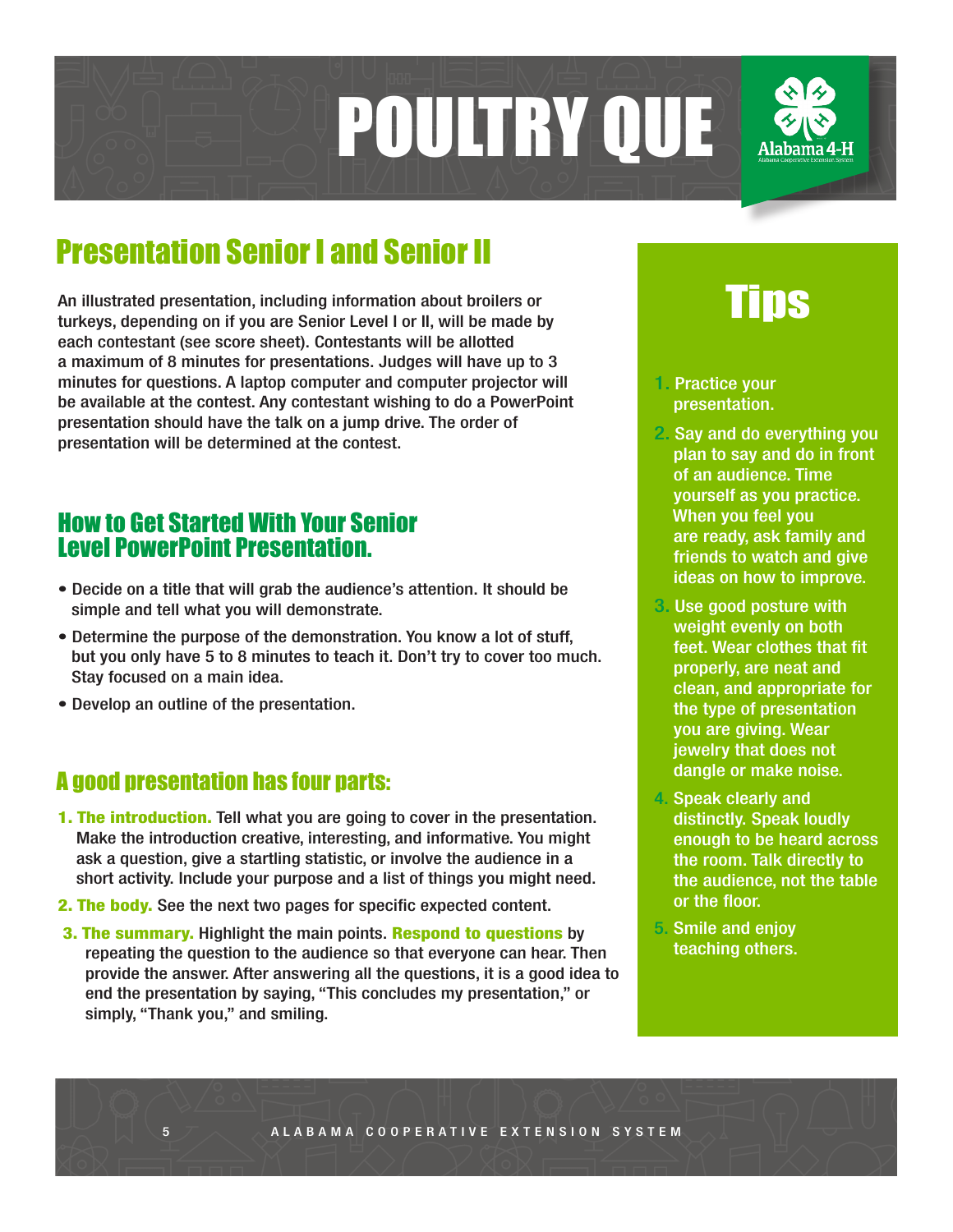

# Turkey Que Presentation Topics ( Senior I)

Your presentation is expected to cover the following points related to the turkey industry in the United States.

### Turkey BBQ:

#### Size and Scope of the Turkey Industry

- How the industry started (complete history).
- How big the industry is today (the nation, not just your state).
	- # of meat, dressing %
	- # of feed
	- # of farms
	- Average live weight and growth time
	- \$ made by the industry
	- # and/or \$ exported and to whom
- The economic impact of the turkey industry on U.S. agriculture
- Consumer consumption of the meat in # and \$ and in \$ as a part of a weekly budget
- Compare trends over time with other poultry and with other animal species

#### Nutritive Value of Turkey Meat

- Nutrition information (stick to the breast portion).
- The nutritive benefits of adding poultry to your diet. Cover the fat content and cholesterol.
- Specific nutrient and food composition.
- Serving size or portion size.
- Role of poultry in a balanced diet.

#### Food Safety Information

- Cover the big 3: cooking temperature, safe handling and storage (raw and cooked), and cross-contamination.
- Specific organisms of concern: Salmonella, Campylobacter, E. coli, and Listeria monocytogenes

#### Sources for Your Research

- National Turkey Federation
- U.S. Poultry & Egg Association
- Your Local Extension Poultry Specialist
- Fact Sheets
- USDA AMS, analytics
- USDA NASS
- USDA food composition database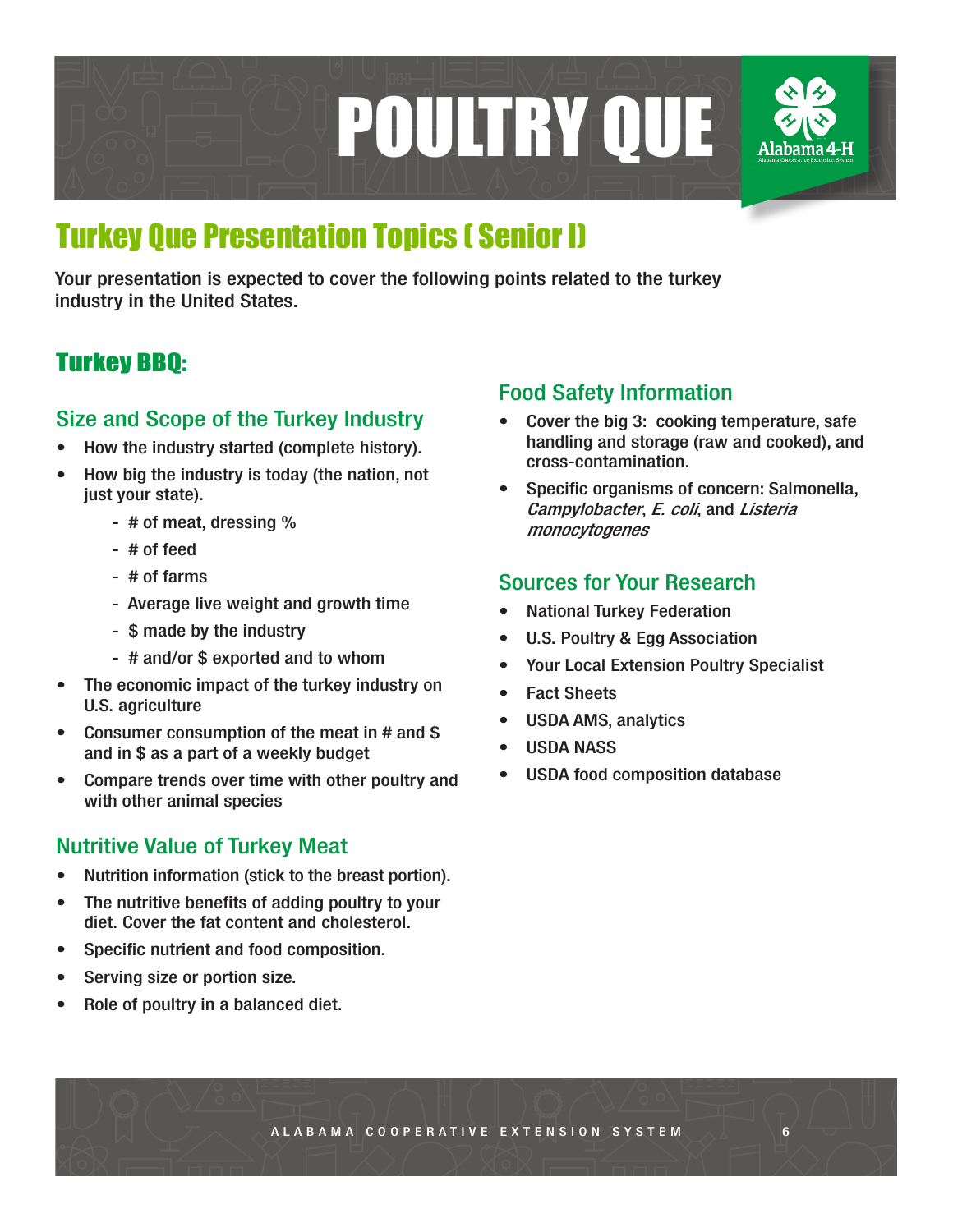

## Chicken Que Presentation Topics ( Senior II)

Your presentation is expected to cover the following points.

### Chicken BBQ:

#### Size and Scope of the Broiler Industry

- How the industry started (complete history).
- How big the industry is today (the nation, not just your state).
	- # of meat, dressing %
	- # of feed
	- # of farms
	- Average live weight and growth time
	- \$ made by the industry
	- # and/or \$ exported and to whom
- The economic impact of the broiler industry on U.S. agriculture.
- Consumer consumption of the meat in # and \$ and in \$ as a part of a weekly budget.
- Compare trends over time with other poultry and then with other animal species.

#### Nutritive Value of Broiler Meat

- Nutrition information (stick to the breast portion).
- The nutritive benefits of adding poultry to your diet. Cover the fat content and cholesterol.
- Specific nutrient and food composition.
- Serving size or portion size.
- Role of poultry in a balanced diet.

#### Food Safety Information

- Cover the big 3: cooking temperature, safe handling and storage (raw and cooked), and cross-contamination.
- Specific organisms of concern: Salmonella, Campylobacter, E. coli, and Listeria monocytogenes

#### Sources for Your Research

- National Chicken Council
- U.S. Poultry & Egg Association
- Your Local Extension Poultry Specialist
- Fact Sheets
- USDA AMS, analytics
- USDA NASS
- USDA food composition database